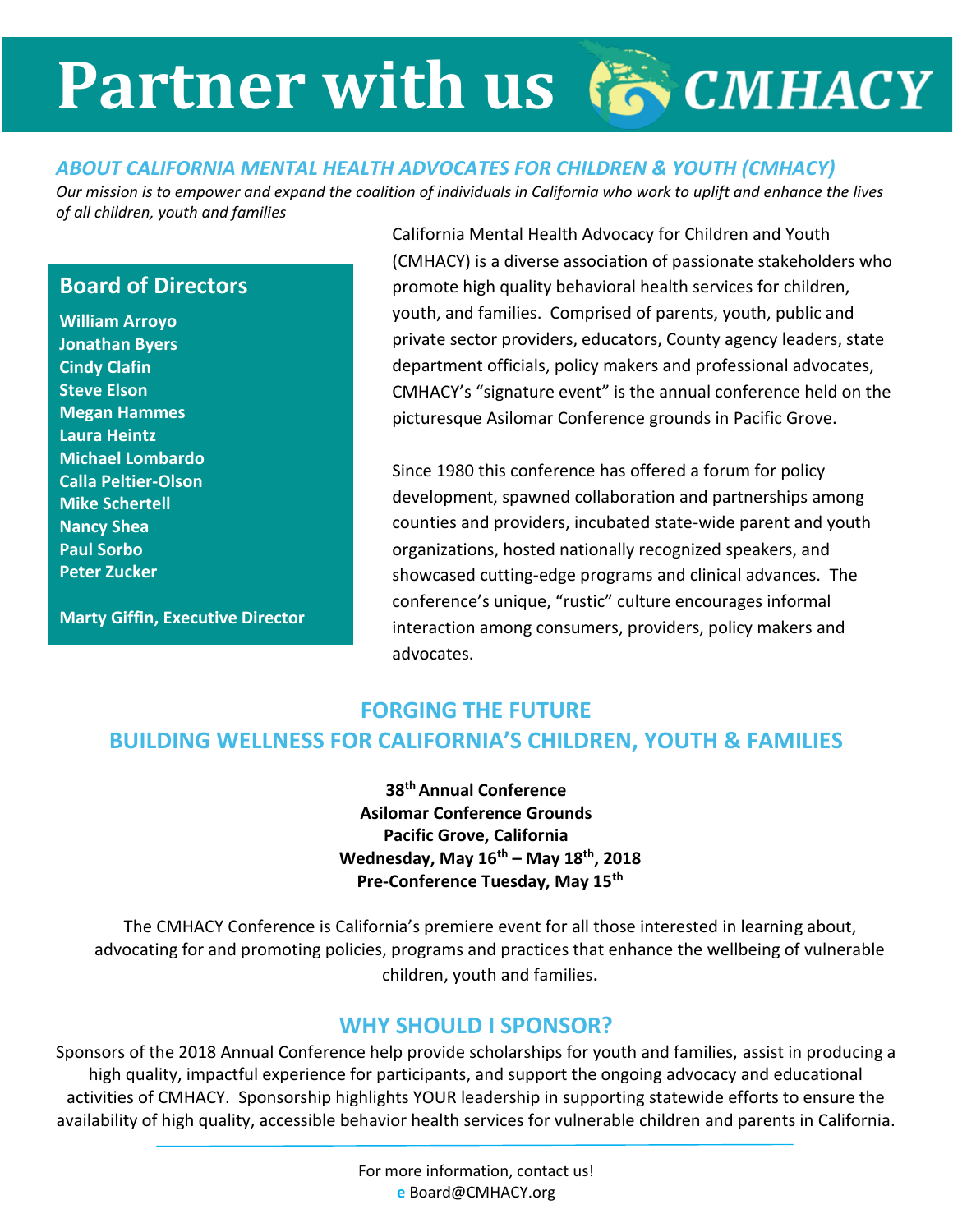# Partner with us 倚 CMHACY

| <b>Sponsor</b><br><b>Benefits</b>                                      | <b>Presenting</b><br>\$7,500  | <b>Visionary</b><br>\$5,000   | <b>Advocate</b><br>\$2,500   | <b>Partner</b><br>\$1,500    | <b>Friend</b><br>\$750          |
|------------------------------------------------------------------------|-------------------------------|-------------------------------|------------------------------|------------------------------|---------------------------------|
| <b>Exclusivity</b>                                                     |                               |                               |                              |                              |                                 |
| 1 <sup>st</sup> Right of Refusal<br>for 2019 Conference                |                               |                               |                              |                              |                                 |
| <b>Opportunity to Speak</b><br><b>During Event</b>                     | 3 Minute<br>Address           |                               |                              |                              |                                 |
| <b>Display Sign at</b><br><b>Registration Table</b>                    |                               |                               |                              |                              |                                 |
| Logo & Link on<br><b>Event Website &amp;</b><br><b>Social Media</b>    | Large Logo                    | Medium Logo                   | Small Logo                   | Large Listing                | <b>Small Listing</b>            |
| <b>Recognition in</b><br><b>Conference Program</b>                     | Large Logo                    | Medium Logo                   | Small Logo                   | Large Listing                | <b>Small Listing</b>            |
| <b>Display on Screen at</b><br><b>Plenaries</b>                        | Large Logo                    | Medium Logo                   | Small Logo                   | Large Listing                | <b>Small Listing</b>            |
| <b>Recognition in</b><br><b>Conference Program</b>                     | Large Logo                    | Medium Logo                   | Small Logo                   | Large Listing                | <b>Small Listing</b>            |
| <b>Complimentary</b><br><b>Conference Admission</b>                    | 3 tickets                     | 2 tickets                     | 1 ticket                     | 1 Ticket                     | 1 Ticket                        |
| <b>Conference</b><br><b>Scholarships for</b><br><b>Youth or Parent</b> | 3 Scholarships<br>with travel | 2 Scholarships<br>with travel | 1 Scholarship<br>with Travel | 1 Scholarship<br>with Travel | 1 Scholarship<br>without Travel |